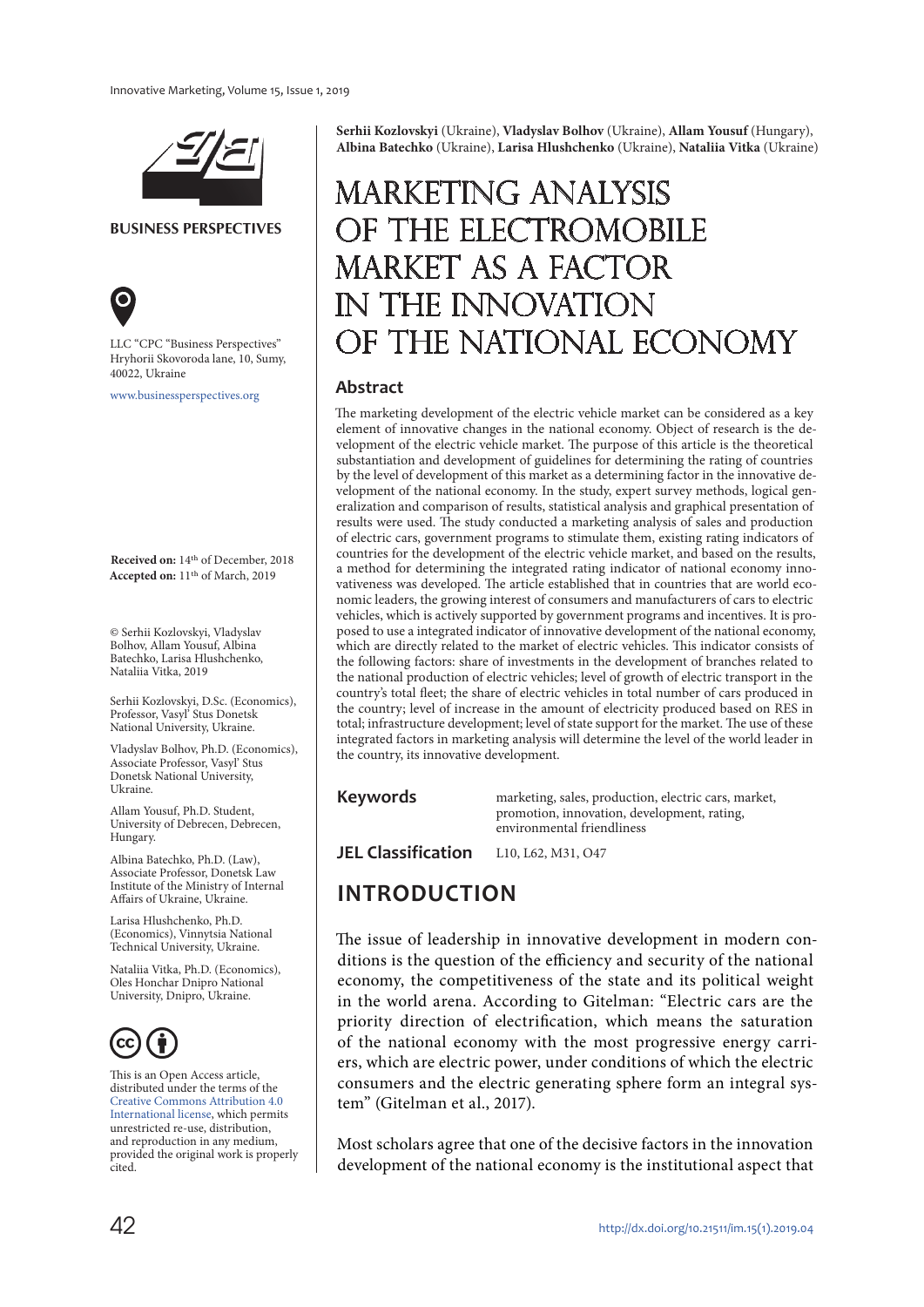determines current and future socio-economic relations, worldview, trends and methodologies of theoretical studies. The synergy of common spiritual values and science, its popularization and accessibility are crucial in this case.

Today, the share of "electric" cars in the global car fleet is only 0.6%; there are three following leaders: China with 4%, EU – 2.3%, and North America has 1.6% of the total number of registered vehicles (Transport & Environment, 2017). However, the growth rate of sales of electric cars in the world is impressive. The sales of these cars officially started in 2010. Then in 5 years the total number of cars sold reached one million. After that it took almost 2 years to reach two million and less than one year to reach the mark of three million. In mid-2018, the fourth million was recorded. Bloomberg (2018) analysts predict that we will hear about five million of sold electric cars in March 2019. In addition, more than 49% of the total increase in sales of new cars on the markets of world leaders, namely China, the USA, Europe and Japan, were electric vehicles. The main thesis that restrains even bigger sales growth of the electrical direction of this industry is the price of the finished product (Girin et al., 2017).

Specialists at Bloomberg have analyzed the changes in the value of "electric" cars and made a further prediction, according to which in 2020 cars on electric motors will be cheaper than cars with internal combustion engines and their share will stand for 15% and 40% of the total fleet in 2025 and 2030, respectively. In addition, it is anticipated that the total number of electromobiles for selling will be distributed as follows: 25% of these cars will go to the US market, 26% to the European market and 45% to the Chinese market (Bloomberg, 2018).

Today, the global leader in the sales of electric cars is Chinese manufacturers, which account for almost 50%, the second position is divided between American and German brands of 16%, Japanese companies control 10%, and South Korean only 4% of the market. This success of the car from the heavens is due to the fact that almost 50% of the world's electromotive market falls on China, while the government of this country has created the most favorable conditions for electric vehicle manufacturers and provided financial incentives to consumers, which was the impetus for the electric vehicle boom (Sabinich, 2018).

It can be said that all world car makers are already producing or are claiming to start manufacturing their own electric models.

Based on the foregoing, it can be argued that the market of electric vehicles is promising, the production of these products determines the development of many spheres of the national economy based on innovative approaches and new social philosophy of consumption.

These points are not a secret and well understood in the member states Electric Vehicle Initiative (EVI).

#### **1. LITERATURE REVIEW**

Scientists and analysts from all over the world, in recent years, are paying much attention to the study of the development of the market of electric vehicles, among them:

Blomgren (2017) conducted an analysis of the development of technologies in the production of lithium-ion batteries, the prospects for their use in electric transport and development directions.

Frydenlund (2015) analyzed the reasons for the successful development of the electric transport market in Norway and proposed measures for implementation by other countries.

V. Girin and I. Girin (2017) analyzed the unexpectedly successful result of the development of the electric vehicle market in Ukraine and identified the prospects for its development.

Grigoriev (2017) made a comparative analysis of the development of the electric car industry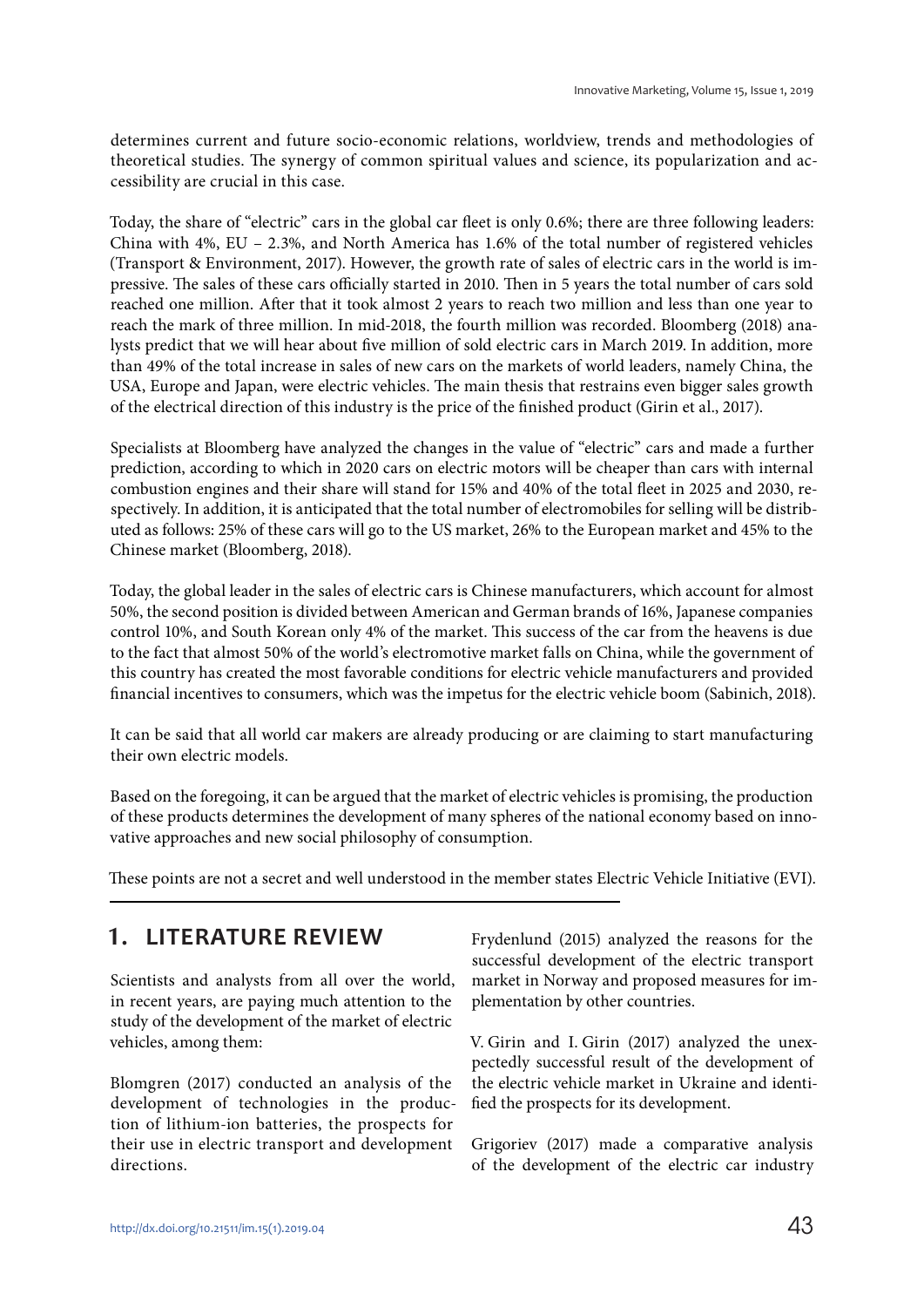in Russia, Europe and the world, and suggested measures to stimulate their production.

Gitelman and Kozhevnikov (2017) considered the place and role of electric vehicles in the creation and effective development of a new social and economic formation of a "smart city".

Li, Tong, Xing, and Zhou (2016) analyzed the development of alternative energy sources, identified the relationship of the electric power market with the electric vehicle market and predicted the effect of the growth in electric vehicle consumption on the demand for electric power.

Peters, Baumann, Zimmermann, Braun, and Weil (2017), Sabinich (2018) conducted an analytical study of the level of sales of electric vehicles by countries and brands.

Also, it is quite popular, as among the scholars, practitioners and theoretical researchers is the study of issues related to innovative development. A lot of efforts are directed at identifying the factors of innovation development, its tendencies, which becomes the basis for identifying the leaders in the world on innovation and economic development of the national economy. The authorities of this field of economic research include:

Blind, Petersen, and Riilo (2017) analyzed and revealed the impact of the introduction of standards and rules on the development of new innovative markets.

Edler and Fagerberg (2017) conducted a study in the direction of creating a universal innovation policy, identifying the factors of innovative development and elements of government incentives.

Heyets (2017) conducted a study of the main macroeconomic indicators of Ukraine, revealed the level of their development and predicted the development of these indicators until 2019, taking into account the current situation.

Jaffe, Lerner, and Stern (2005) analyzed the essence of state innovation policy, revealed its tools and proposed principles for the formation of its effective form.

Matulova, Stemberkova, Zdralek, Maresova, and Kuca (2015) analyzed the elements of stimulating innovation development of the regions in the framework of the national program and identified the tools of financial influence.

Melnyk (2016) identified the tools and key factors in the formation of a "green" economy and substantiated its innovative nature.

Nauwelaers (2016) investigated the essence of state and innovation policy, its relationship with investments, their evolution and development.

According to KPMG's analytical rating, an international network of independent firms that provide audit, tax and advisory services, it has been determined that the United States with 34% has become the global leader in the field of global innovation for the second year in a row. China ranked second with 26%, and was recognized as the leader of the region in the field of innovation and revolutionary shifts. The third – India (13%), and the United Kingdom in the fourth, and Japan in the fifth place (KPMG, 2018).

**Table 1.** The interactive database of the GII 2018 indicators

|                | Sudice. The Global Influential Index 2016. |              |  |  |  |  |
|----------------|--------------------------------------------|--------------|--|--|--|--|
| Rank           | Country                                    | <b>Score</b> |  |  |  |  |
| 1              | Switzerland                                | 68.4         |  |  |  |  |
| $\overline{2}$ | The Netherlands                            | 63.3         |  |  |  |  |
| 3              | Sweden                                     | 63.1         |  |  |  |  |
| $\overline{4}$ | United Kingdom                             | 60.1         |  |  |  |  |
| 5              | Singapore                                  | 59.8         |  |  |  |  |
| 6              | United States of<br>America                | 59.8         |  |  |  |  |
| 7              | Finland                                    | 59.6         |  |  |  |  |
| 8              | Denmark                                    | 58.4         |  |  |  |  |
| 9              | Germany                                    | 58.0         |  |  |  |  |
| 10             | Ireland                                    | 57.2         |  |  |  |  |
| 11             | Israel                                     | 56.8         |  |  |  |  |
| 12             | South Korea                                | 56.6         |  |  |  |  |
| 13             | Japan                                      | 55.0         |  |  |  |  |
| 14             | Hong Kong (China)                          | 54.6         |  |  |  |  |
| 15             | Luxemburg                                  | 54.5         |  |  |  |  |
| 16             | France                                     | 54.4         |  |  |  |  |
| 17             | China                                      | 53.1         |  |  |  |  |
| 18             | Canada                                     | 53.0         |  |  |  |  |

Source: The Global Innovation Index 2018.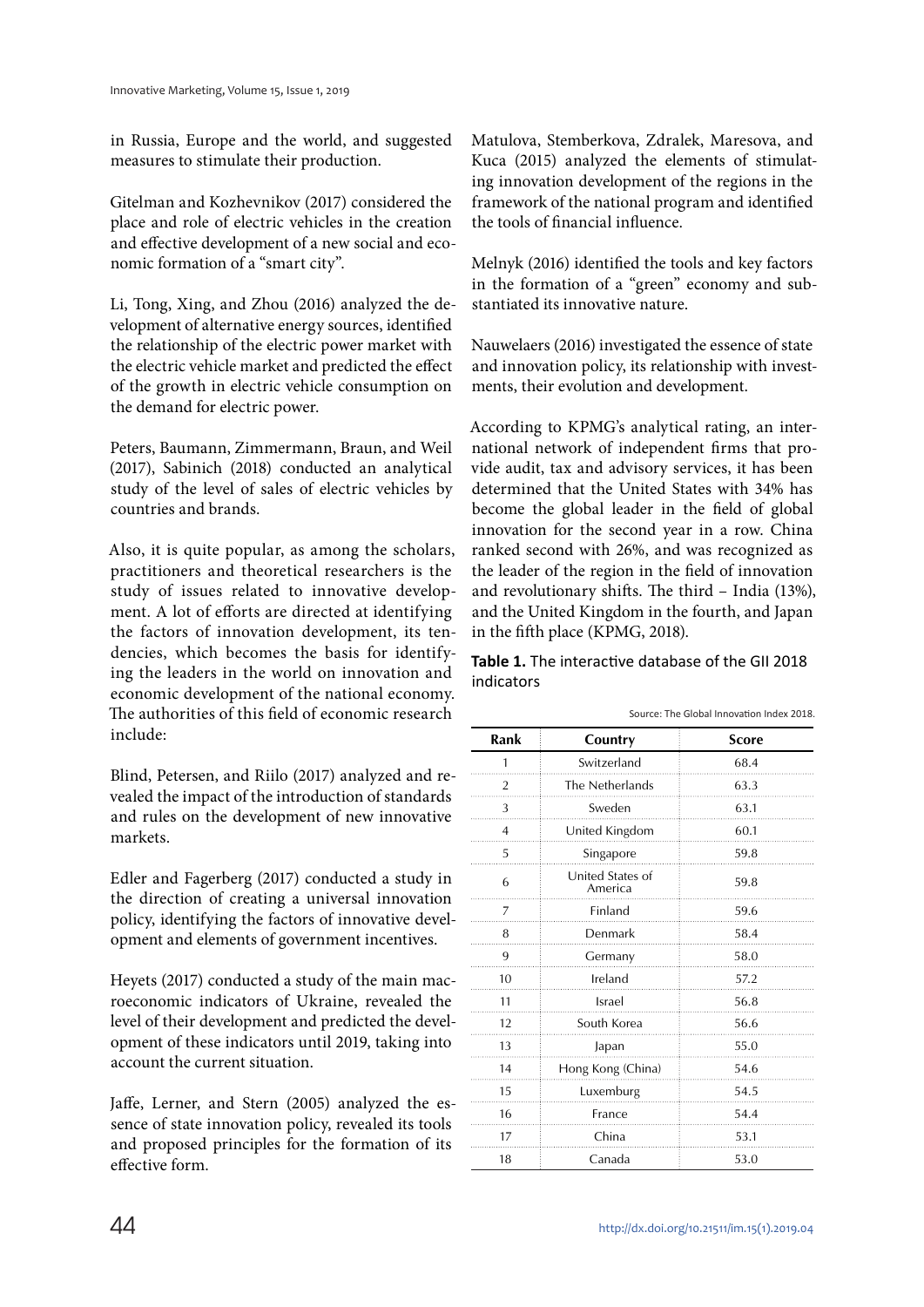According to Global Innovation Index 2018, the leaders are Switzerland, the Netherlands, Sweden, the United Kingdom and Singapore, the United States ranked 6th and China ranked 17th (The Global Innovation Index, 2018).

These significant disadvantages are due to fundamentally different approaches to the definition of the indicator and our research differs from these approaches by the fact that we are considering the development of the market of electric transport and related industries as the main factor and the key to ensuring the high rates of innovation development of the national economy in modern conditions. Thus, the combination of these two areas of research provides an opportunity to consider innovation based on current changes and trends.

### **2. AIMS**

The purpose of the study is the theoretical substantiation and development of a methodology for determining the rating of countries according to the level of development of the electric vehicle market as the determining factor for the innovative development of the national economy. This indicator can be an indicator of the effectiveness of national innovation policy and used to adjust it.

## **3. METHODS**

In accordance with the above objective of the research, the following tasks were identified:

- to identify the main factors determining the level of innovative development of the national economy, which are directly related to the electric vehicle market;
- to determine the proportion of each individual indicator in the overall rating structure;
- to provide theoretical justification of the developed methodology.

An important factor in the successful achievement of a goal is a review of existing knowledge and obtaining clear data in each monitored area.

Most experts and scientists argue that the basis of innovative development is the synthesis of hightech production, the environmental friendliness of life and the availability of clean energy.

All of the above components are components of the electric transport market, so it can be said with confidence that its integrated development is the basis of the innovative development of the national economy.

Therefore, this study is devoted to the study of trends in the global market for electric vehicles, the identification of problematic issues and prospects for overcoming them, and the determination of the underlying factors. Based on this, we have developed a rating indicator of the innovative development of the national economy, which is based on the identified factors.

The theoretical basis of our research was the fundamental positions of economic theory, scientific works and methodological developments of domestic and foreign scientists in the field of economics, law, statistics, modeling, as well as legal acts, methodological and statistical materials.

In addition to analyzing statistical and normative data, we used methods of social survey and expert evaluation.

Summarizing the foregoing, we can say that the main methods of research are theoretical generalization, method of scientific abstractions, statistical and graphical methods, as well as methods of comparison and logical generalization.

At present, there are very few studies devoted to determining the impact of the electric car market on the pace of innovative development of the national economy. Works indirectly related to this topic can be considered the research of Gitelman et al. (2017) and the work of Melnyk (2016).

As an indicator of the decisive impact of the development of the lection of electric cars on the level of innovative development, we have developed a coefficient that is calculated based on the method of expert assessments. The choice of this method is justified by the following factors: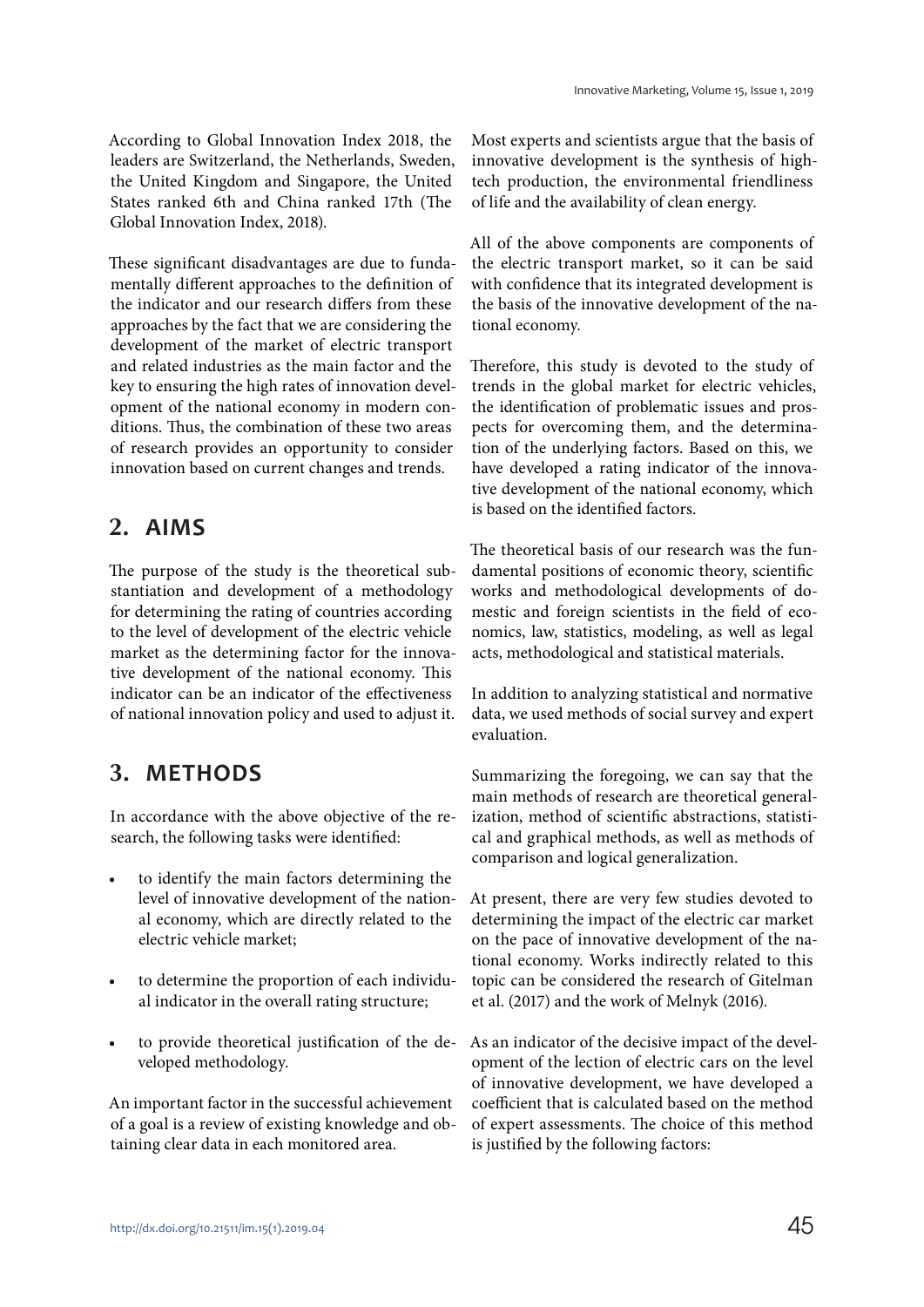- 1) professional look at different aspects of the issue under consideration;
- 2) structuring the problem;
- 3) possibility of adjusting the importance of individual factors depending on changes in the market and technology.

Thus, the theoretical foundations of economic theory, scientific works and methodological developments of domestic and foreign scientists in the field of economics, law, statistics and physics became the theoretical basis of our research. Our research was based on the application of an expert survey methodology, using anonymous questionnaire, logical generalization and comparison of results, statistical analysis and graphical presentation of results.

The main aspect of this article is the formation of a modern view of the sources of innovative development and the development of a comprehensive indicator of the level of innovativeness of the national economy based on an assessment of factors related to the electric vehicle market.

# **4. RESULTS**

#### 4.1. Problems of electric transport on the way to world leadership

Skeptics of the development of electric transport mention two arguments against the development of electric transport, speaking about its low efficiency and high level of source pollution.

Thus, experts from the General German Automobile Club (ADAC) in 2016 modeled the terms of ownership of various electric vehicles for 4 years with an annual mileage of 15,000 km. They argue that one kilometer of path with Ford Focus electric car costs about EUR 0.566, compared with 0.51 and 0.514 euros in petrol and diesel modifications of this model, respectively. According to their research, the least profitable one was the Tesla Model S with 1.37 euro per one kilometer (Makaryan et al., 2013).

The second sceptics' thesis is the so-called supposed environmental friendliness of the electric

transport, because three-quarters of electricity as a source of power for these vehicles nowadays is extracted from coal and gas, which greatly affects environmental pollution. In addition, for the manufacture of batteries for these cars such valuable raw materials as lithium, nickel, cobalt, copper, manganese and graphite are used. Due to the sharp increase in the production of lithium-ion batteries (LIA), demand for this raw material has risen in recent years, while their deposits are very limited and concentrated in several countries. Thus, Congo possesses 65% of the world's proven reserves of cobalt, and 7 out of the 10 active extractive enterprises in this country belong to China. Based on the forecasts saying that in 2030 the share of electric cars will stand at 32% of the market, their production, compared with cars with internal combustion engines, will require 56% more nickel and 4 times more cobalt than it did in 2016. Therefore, experts calculated that the production of LIA consumes the same amount of energy that is equivalent to the amount of gasoline burned by a traditional car to overcome 60 thousand kilometers (Peters et al., 2017).

However, these pessimistic conclusions, supported by mathematical calculations, have counterarguments that give hope for the further development of the electromotive industry and establishment of its leadership as a flagship of innovation development.

According to the IEA report (Market Report Series, Renewables, 2017), the deployment of new RES (renewable energy sources) capacities is caused by a significant reduction in the specific costs of their development, with appropriate investment and government support. In particular, an increase in the volume of new capacities of "clean" electricity rose by almost two-thirds in 2016. According to the World Economic Forum's Equalized Cost of Energy Analysis (LCOE 11.0) results, today the market value of renewable energy is lower than oil and gas value in 30 countries already (LCOE 11.0, 2017). According to the IEA forecast by 2022, the total average generation costs will be reduced by 25% for solar energy and by almost 15% for wind energy. In 2040, these indicators will stand for 50% and 20%, respectively. According to the forecasts of the World Energy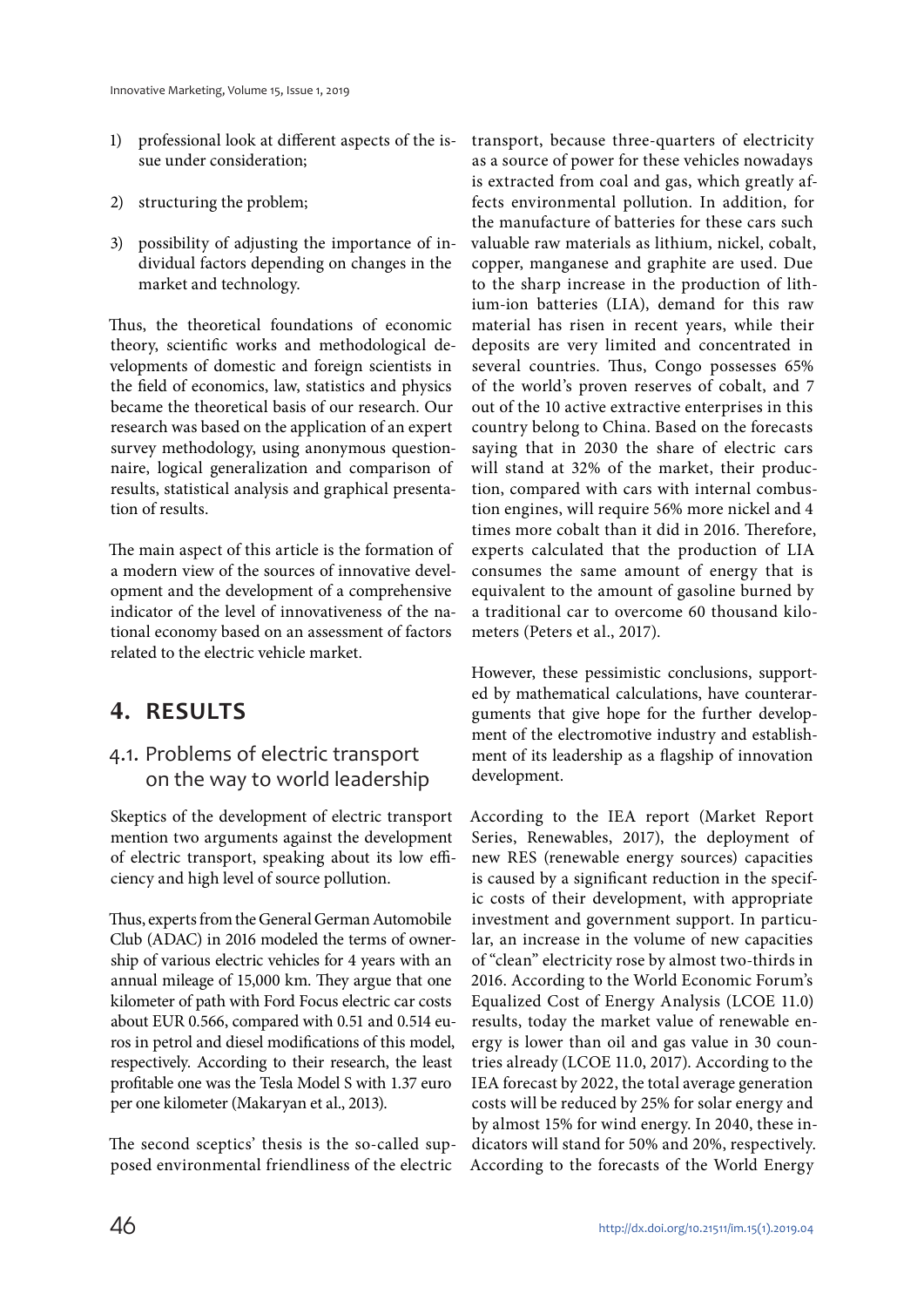Outlook 2017 IEA, by 2040, solar and wind power plants will account for 48% of total installed capacity of the world energy sector and 34% of the released electricity. The share of RES in electricity production will stand for 74% in Germany, 38% in the USA, 55% in China, 49% in India, 80% in Mexico (LCOE 11.0, 2017).

Moreover, according to the latest calculations by the Belgian research organization Transport & Environment, even receiving electricity for recharging accumulators from coal-fired power plants that are the largest polluters of the environment, electric cars would still cause less environmental damage than diesel-powered vehicles (Gopalakrishnan et al., 2017).

Regarding the cost and efficiency of lithium-ion batteries, it can be asserted with confidence that, despite the rapid increase in prices for raw materials for their production, their cost is decreasing even faster than expected. Thus, in 2012, 1 kWh cost was approximately \$540, in 2016 – \$140, while in 2017, according to Bloomberg New Energy Finance, their value fell by 24%. In addition, research and development work is carried out in the following areas (Bloomberg, 2018):

- a) the improvement of existing technologies, which makes lithium-ion batteries become more durable and able to operate under extreme temperatures (-50 $\textdegree$  to +50 $\textdegree$ C) with a number of charge cycles up to 10,000 or more;
- b) the development of new approaches and technologies, among which polymer batteries and hydrogen accumulators can be distinguished. The capacity of such instances is much higher than the current ones have, the number of recharging is not limited, and the probable cost is much lower, but the results of research implementation are kept under conditions of high secrecy.

Since 2008, the member countries (EVI) have contributed about \$20 billion to the development of the market for electric vehicles. A half of these investments were aimed at the research and development related to the batteries for electric cars, which are the weakest point of this mode of transport (Girin, 2017).

#### 4.2. Electric vehicle market leader definition

The most famous indicator of leadership in the development of the market for electric vehicles in the world is the ranking of countries, which is published by Insideeves, specializing in the coverage of comprehensive information related to electric transport. The authors use the following criteria and indicators to determine the world leader: the share of electromobiles on the country's market, infrastructure development, government policy, lithium-ion batteries production and electrified transport. The calculation is based on hundred-point system: the higher the value – the better the level of development. The dynamics of the countries' position change in this ranking is presented in the following table.

| Table 2. The ranking of countries with the     |
|------------------------------------------------|
| highest level of electric vehicles development |
| $(2016 - 2017)$                                |

| Source: Top 10 Countries in the Global EV Revolution: 2017 Edition. |                        |        |  |  |  |
|---------------------------------------------------------------------|------------------------|--------|--|--|--|
|                                                                     | <b>Position/points</b> |        |  |  |  |
| Country                                                             | 2016                   | 2017   |  |  |  |
| China                                                               | 1/61                   | 1/70   |  |  |  |
| Norway                                                              | 2/54                   | 2/54   |  |  |  |
| Sweden                                                              | 3/41                   | 3/44,5 |  |  |  |
| Iceland                                                             | 4/39                   | 7/43   |  |  |  |
| Ukraine                                                             | 5/39                   | 9/38,5 |  |  |  |
| USA                                                                 | 6/38                   | 4/44,5 |  |  |  |
| Japan                                                               | 7/37                   | 5/44   |  |  |  |
| South Korea                                                         | 8/37                   | 6/44   |  |  |  |
| France                                                              | 9/37                   | 10/38  |  |  |  |
| The Netherlands                                                     | 10/36                  |        |  |  |  |
| Germany                                                             |                        | 8/40   |  |  |  |

It can be seen from Table 2 that China is the undisputed leader in the development of the electric vehicle market. Figures testify these conclusions. Thus, with 602,000 electric vehicles sold, China ranks first in the world, while the share of electric cars in the domestic market increased from 1.45% to 2.1% at the end of 2017 (Ev World). This country also ranks first in the world regarding manufacturing with 43% of the total output, but most of the output is directed to the domestic market. However, Germany produces almost a quarter of the world's total electric vehicles, and also transcends the rest of the world in level of investment in the development of electric transport. In addition, Germany surpasses China the level of development of RES-based power generation.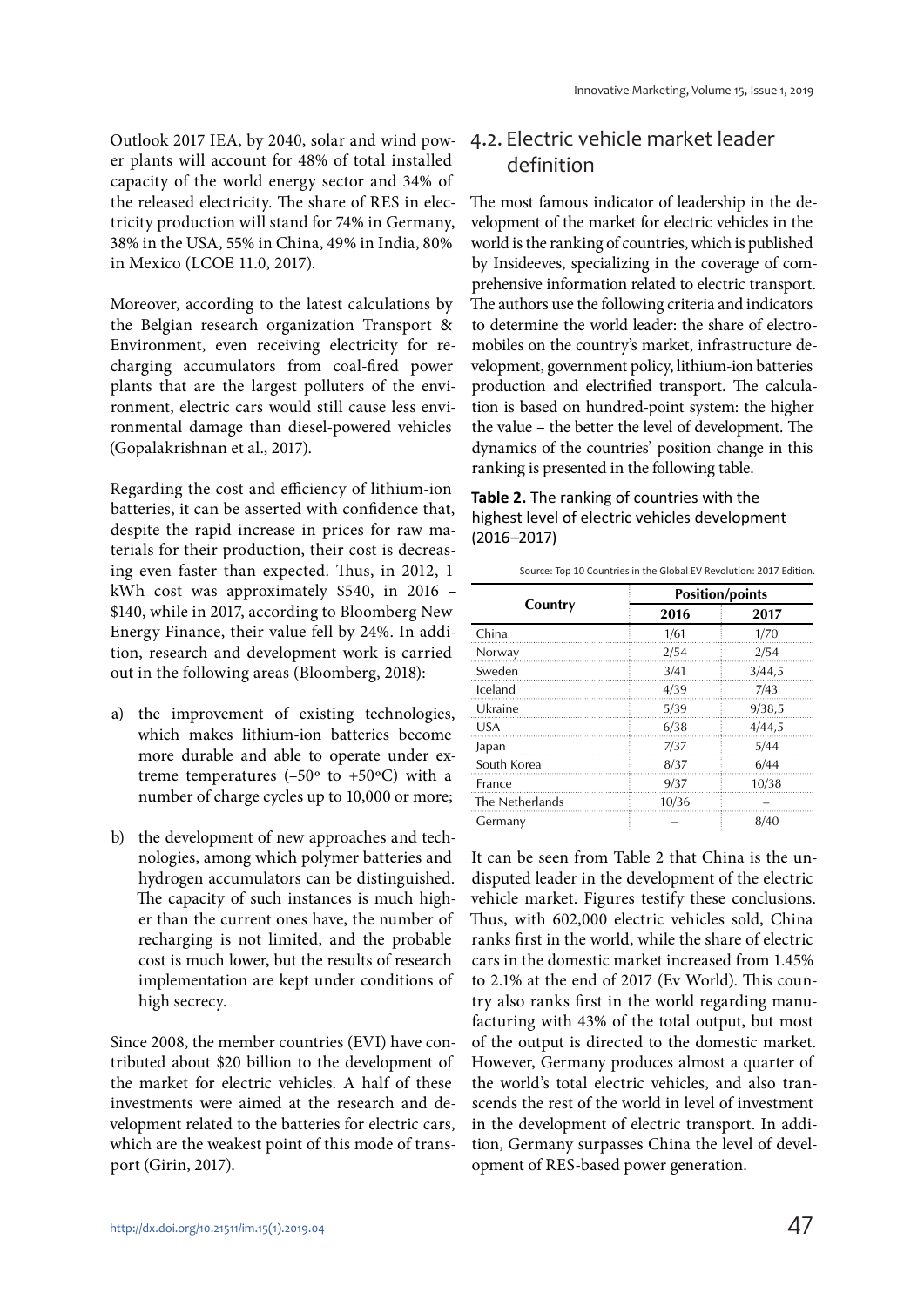Source: Total world plug in vehicle volumes.



**Figure 1.** Sales of electric cars and % growth in 2017 compared to 2016

Analysis of the data in Table 2 allowed us to draw up the diagram shown in Figure 1. This image provides an opportunity to see the development of the countries leaders of the electric vehicle market development in dynamics. According to the Insideeves rating indicator, such countries as Germany, China, the USA, Japan and South Korea have significantly improved their position.

To a greater extent, the success of the leader countries in the Insideeves rating is due to the availability of national programs to support the production and consumption of electric vehicles. The main elements of such programs are listed in Table 3.

However, if we consider only sales volumes, by the end of 2018, the world market for new electric ve-



**Figure 2.** Analysis of the development of countries on the rating Insideevs for 2016–2017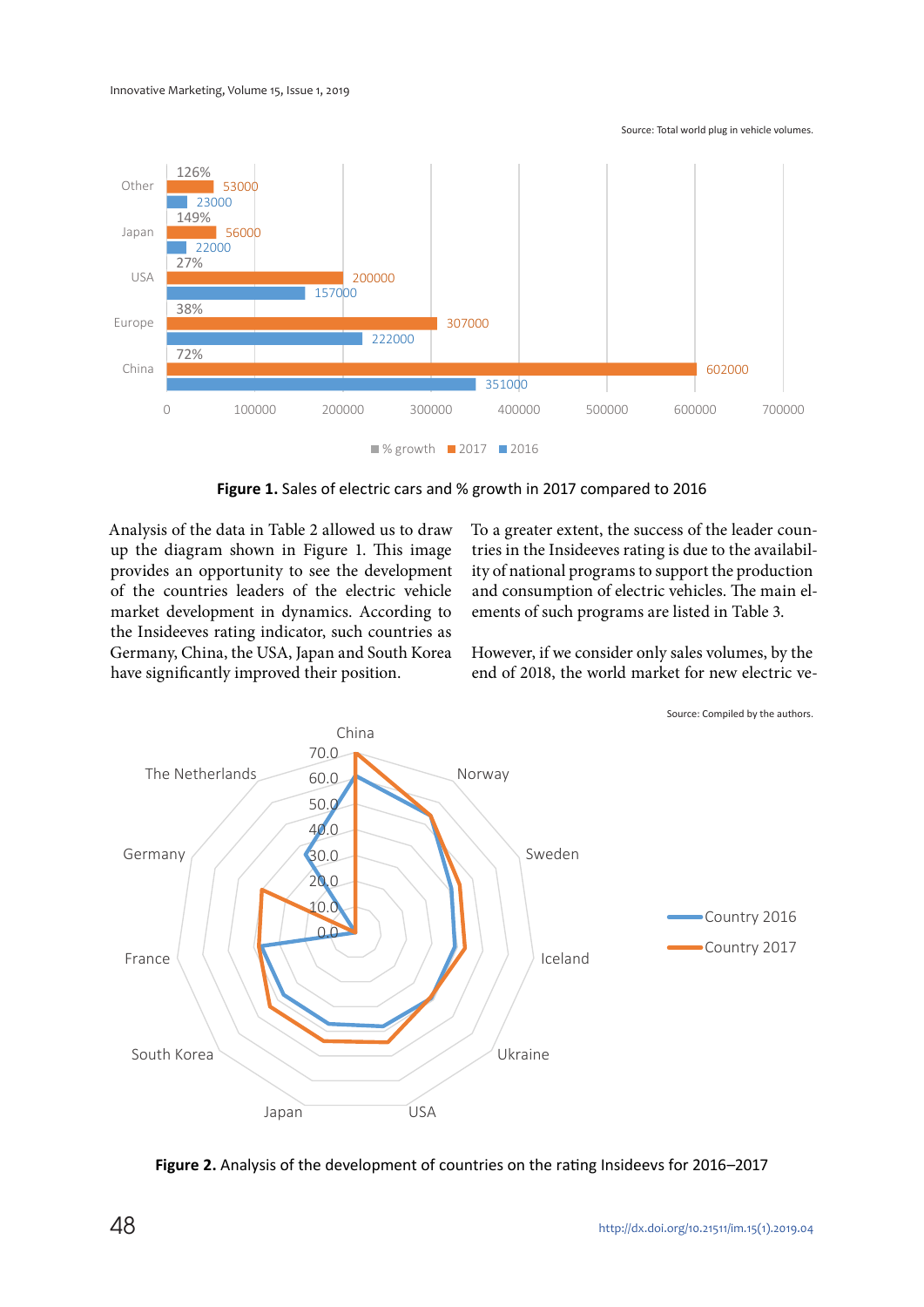|  |  |  |  |  |  |  | Table 3. Comparison of national programs supporting the development of markets for electric vehicles |
|--|--|--|--|--|--|--|------------------------------------------------------------------------------------------------------|
|--|--|--|--|--|--|--|------------------------------------------------------------------------------------------------------|

Source: Compiled by the authors.

| Country         | Elements of the national program of stimulation of the electric transport market                                                                                                                                                                                                                                                                                                                                                                                                                                                                                                                                                                                                                                                        |
|-----------------|-----------------------------------------------------------------------------------------------------------------------------------------------------------------------------------------------------------------------------------------------------------------------------------------------------------------------------------------------------------------------------------------------------------------------------------------------------------------------------------------------------------------------------------------------------------------------------------------------------------------------------------------------------------------------------------------------------------------------------------------|
| China           | The central government grants subsidies for the purchase of electric vehicles in the amount of \$5,000 to<br>\$8,500, which may be supplemented from local budgets at a rate of 50% of the central budget, but these<br>payments are valid only in large cities and are not paid to the consumer, but the manufacturer. On the other<br>hand, for automakers from 2019 strict conditions are set: the quota for the production of products, working<br>on alternative fuel not less than 10%, foreign companies that do not adhere to these conditions will be<br>closed. Buyers are encouraged by the fact that they are exempted from paying VAT, excise, purchase tax<br>and annual road tax for the purchase of a new electric car. |
| Norway          | Buyers of new electric cars are exempt from VAT, registration tax, and the annual road toll is reduced for<br>them 7 times. In addition, owners of electric cars are exempt from parking fees and motorway travel.                                                                                                                                                                                                                                                                                                                                                                                                                                                                                                                      |
| Ukraine         | Establishment of preferential taxation of imports of electric vehicles, which includes the abolition of VAT<br>and excise taxes on the import of vehicles.                                                                                                                                                                                                                                                                                                                                                                                                                                                                                                                                                                              |
| <b>USA</b>      | The national incentive is to provide the federal tax service (IRS) with tax credits in the amount of \$2,500 to<br>\$7,500 for the purchase of a new electric vehicle. In addition, federal budgets of individual states provide<br>additional subsidies.                                                                                                                                                                                                                                                                                                                                                                                                                                                                               |
| Japan           | The size of the state subsidy for the purchase of a new electric car is calculated depending on the capacity<br>of its battery, the maximum value of which reaches \$7,700.                                                                                                                                                                                                                                                                                                                                                                                                                                                                                                                                                             |
| Germany         | The program provides subsidies for private buyers of \$5,000, while for corporate customers, $\xi$ 3,000 for<br>every electric vehicle. Drivers of new electric cars are exempted for 5 years from the annual road toll<br>(Kfz-Steuer).                                                                                                                                                                                                                                                                                                                                                                                                                                                                                                |
| France          | The Corri-Door state program was adopted and implemented, according to which the entire country will<br>be equipped with a network of high-speed chargers for electric cars, the bounce between which must not<br>exceed 80 km. Buyers of new electric cars receive compensation in the amount of $\epsilon$ 10,000.                                                                                                                                                                                                                                                                                                                                                                                                                    |
| South Korea     | Buyers of new domestic electric cars receive a subsidy of up to \$10,000, with the expectation that its cost<br>to the consumer does not exceed \$5,000. A government program is launched to create a charger network<br>throughout the country.                                                                                                                                                                                                                                                                                                                                                                                                                                                                                        |
| The Netherlands | Buyers of new electric cars are exempted from paying the registration tax and annual road toll. Large cities<br>pay owners of electric cars a one-time subsidy of 1,450 euros for the installation of a home charging station.                                                                                                                                                                                                                                                                                                                                                                                                                                                                                                          |

hicles is distributed as follows: China is ranked 1st with 49.5% stake, in the second place in the EEC – 25.6%, the United States are ranked 3rd with 17.7%, with Japan's 4.5th quarter reaching 4.5%, South Korea is ranked 5th, which holds 1.1%; sales in all other countries of the world together accounted for only 1.6% (Sabinich, 2018).

Analyzing the data in Table 3, it can be argued that China's leadership position is not accidental. High-tech industries are the basis for the future economic development of this country. China has already begun the transition from commodity-industrial to technological, and the basis for this was the promotion of the development of industries related to the production of electric vehicles.

In addition to the above rating, Insideeves also has a rating of the German economic magazine Wirtschaftswoch developed jointly with the international McKinsey consulting company and based on the Electric Vehicle Index (EVI), according to which Germany in 2019 has opportunity to become the world leader in the production of electric vehicles (Hattrup-Silberberg, 2018).

It makes us believe that the rating made by Insideeves cannot be considered completely objective, because it does not take into account certain aspects that characterize the innovative nature of this market and the factors associated with it. Thus, this index does not allow to fully determine the world leader in the development of this market.

In conditions of significant differences in population size, size of countries, saturation of the general market of vehicles and other factors, we reckon that it would be more correct to consider the growth rate of electric vehicles in the country instead the rate of electric vehicles in the national fleet.

We propose to use a complex indicator covering factors determining the directions of innovative development of the national economy, which are directly related to the market of electric vehicles.

It can be calculated using the formula:

$$
K = \sum_{i=1}^{n} P_i \cdot p_i, \qquad (1)
$$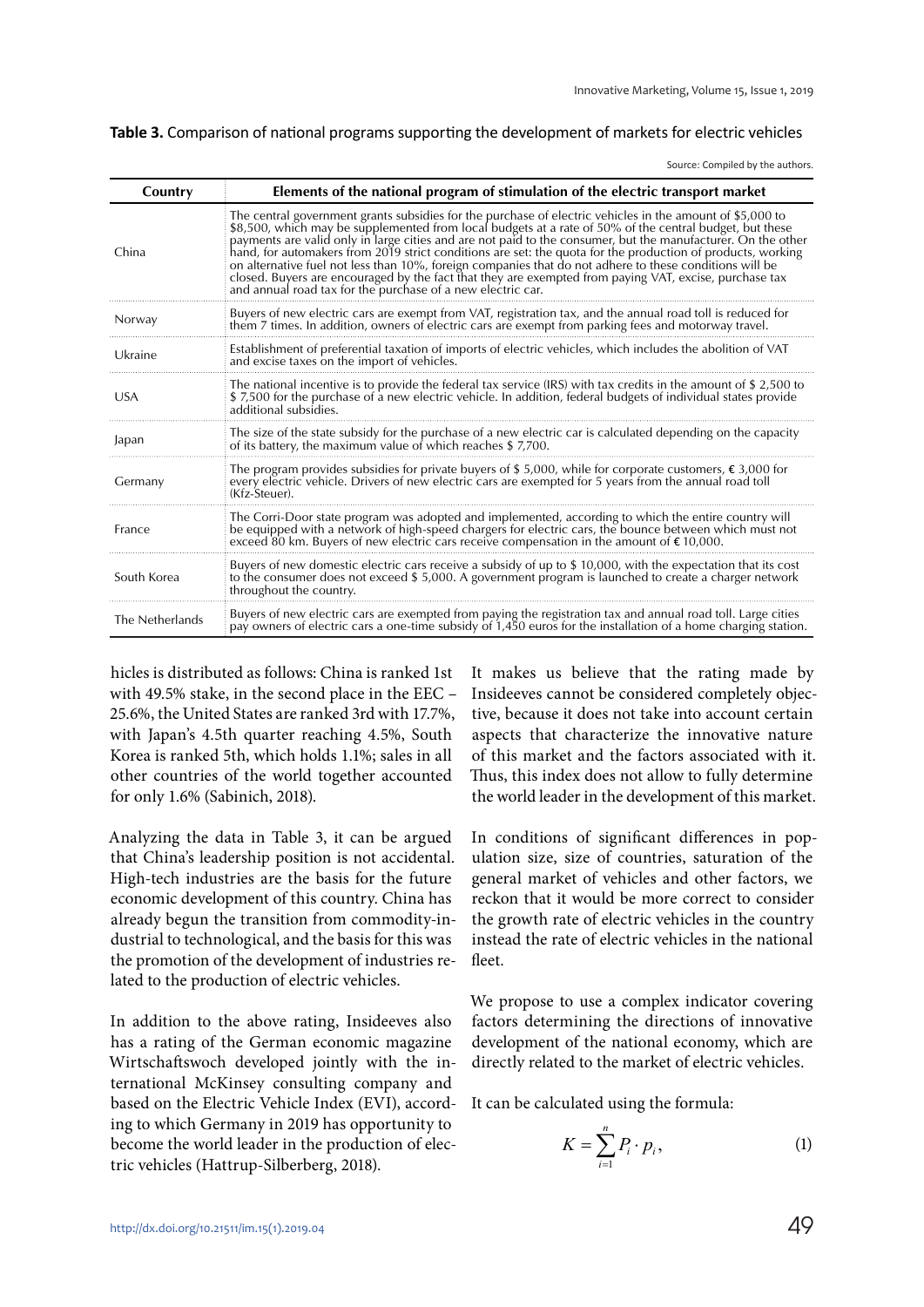| Table 4. The essence and importance of the specific weight of indicators in the overall structure of |
|------------------------------------------------------------------------------------------------------|
| the rating of the electric vehicle market                                                            |

| Name of factors                                                                                                | Symbol | The number of experts who<br>gave priority to this factor |      |
|----------------------------------------------------------------------------------------------------------------|--------|-----------------------------------------------------------|------|
| Share of investments in the development of branches<br>related to the national production of electric vehicles |        |                                                           |      |
| : Growth of electric transport in the country's total fleet                                                    |        |                                                           | በ 26 |
| The share of electric vehicles in total number of cars<br>produced in the country                              |        |                                                           |      |
| Increase in the amount of electricity produced based on<br><b>RES</b> in total                                 |        |                                                           |      |
| : Infrastructure development                                                                                   |        |                                                           |      |
| Level of state support for the market                                                                          |        |                                                           |      |

where  $K$  – rating coefficient of development of  $\bullet$ the market of electric vehicles, which determines the innovativeness of the national economy,  $P_i$  – country rating on the *i*-th indicator of innovation development,  $p_i$  – the specific weight of the *i*-th indicator in the overall ranking structure,  $i$  – factor of innovation development,  $i = 1, \ldots, n$ .

Indicators are calculated for the analyzed period, they include:

- share of investments in the development of branches related to the national production of electric vehicles;
- growth of electric transport in the country's total fleet for the analyzed period;

share of electric vehicles in total number of cars produced in the country;

Source: Compiled by the authors.

- increase in the amount of electricity produced based on RES in total;
- infrastructure development;
- level of state support for the market.

The specific weight of the factors was obtained during the analysis of experts' questionnaires. The group of experts consisted of 81 people, including: heads of industrial enterprises of the Vinnytsia region of Ukraine, scientists and heads of local authorities responsible for the development and implementation of regional innovation programs.



**Figure 3.** The number of experts who gave priority to this factor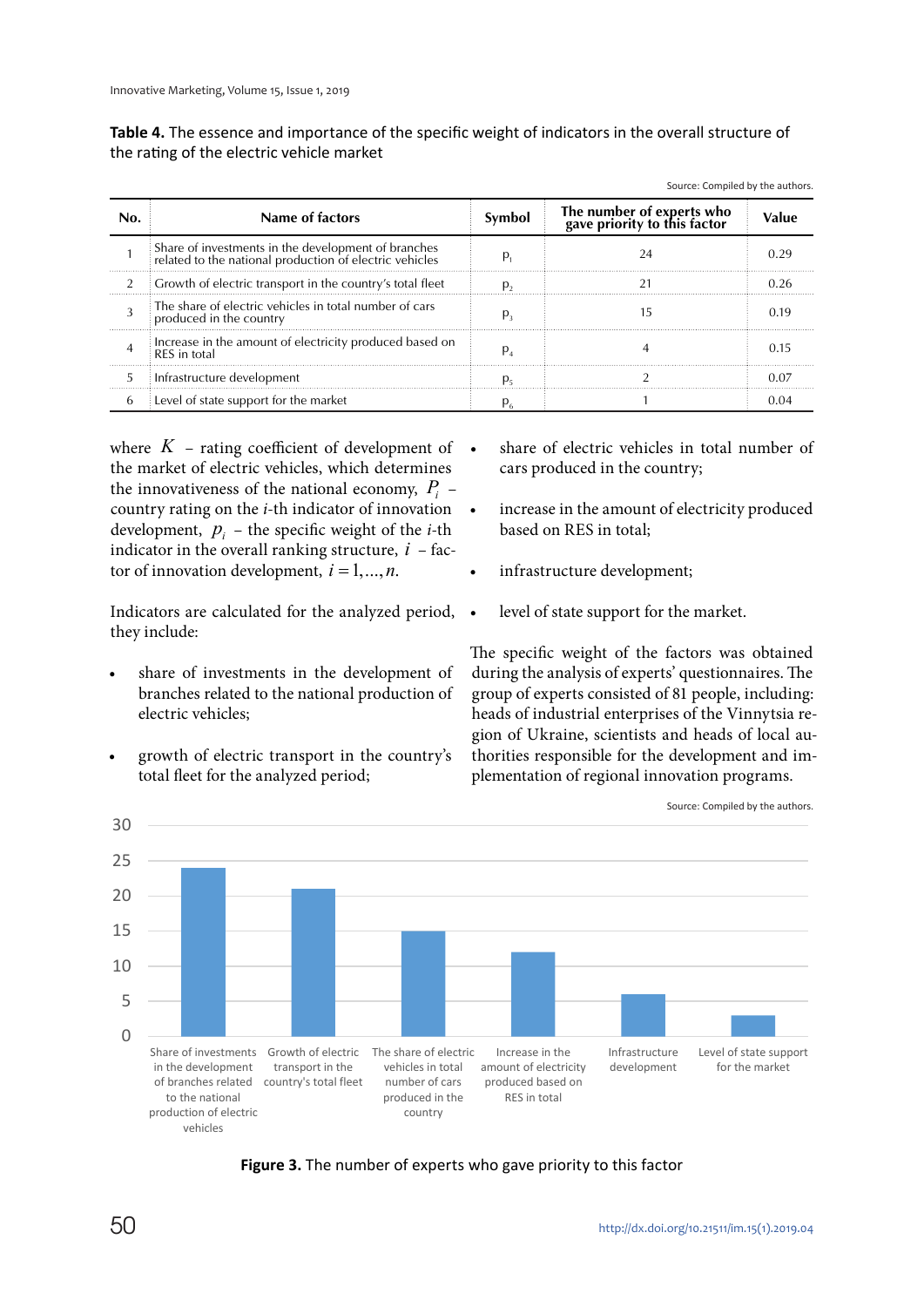# **5. DISCUSSION**

The main discussion point of this article is the recognition of the electric vehicle market a decisive factor in the modern innovative development of the national economy.

Proponents of classical economic thought tend to consider basic research to be the main source for creating the basis for the innovative development of the national economy.

In our opinion, applied science has the same meaning as fundamental science, but it allows solving tactical tasks.

The above material shows that developed countries attach great importance to research in the direction of production of electric transport and related industries. Scientific discoveries and the creation of a production base in this particular area leads to scientific, technical and technological leadership.

In subsequent works, it is planned to test the developed rating indicator: at the first stage, it is planned to expand the expert field, with the involvement of international experts, to obtain a more sustainable value for the weight of each factor; at the second stage, to collect statistical data, make calculations and compare with indicators of existing ratings.

# **CONCLUSION**

Based on the information above, one can conclude that the market of electric vehicles is decisive in stimulating the innovative development of the national economy. This market is rapidly developing, despite the high cost of development and implementation of technologies. The large public demand and the inevitable need for the introduction of "clean" productions and means of transportation are pushing national states to support the development of this industry as a locomotive of innovation transformation and development.

In spite of impressive figures in the development of the electric vehicle market, the leadership of China may be challenged in the coming years. A current leader may be replaced by such states as Germany, USA, France and Japan due to their own potential contributed to the development of the electric-vehicle market and related industries.

According to Bloomberg New Energy Finance (BNEF), by 2020, electric cars will match the price of ones with gasoline engines, which should contribute to the burst of popularity of this type of transport and a leap in market development (Bloomberg, 2018). Until that moment, there is the possibility and probability of an unplanned change of leader or the emergence of a new one that will aim at restructuring the national economy based on innovative development, which will be based on the development of the electric vehicle market.

Thus, the development of this market should be considered as a complex issue that covers most areas of the national economy and determines the direction and strategy for its further development.

Regarding the definition of world leadership in the development of the electric vehicle market, in our opinion, there is no universal and correct indicator that could impartially identify it. That is why we offer our own approach to calculating the leader's ranking of countries, where this market is developing most rapidly. The basis of this indicator is the understanding of the innovation component and defining base of this market. Unfortunately, the difficulty in accessing the necessary statistics for the calculation of the indicator that has been offered does not allow us to derive its results in this work.

There are following prospects for further research: improving the offered rating index of leadership in the development of the electric vehicle market, collecting the necessary statistical data and calculating the final value for the identification of the world leader in innovative development.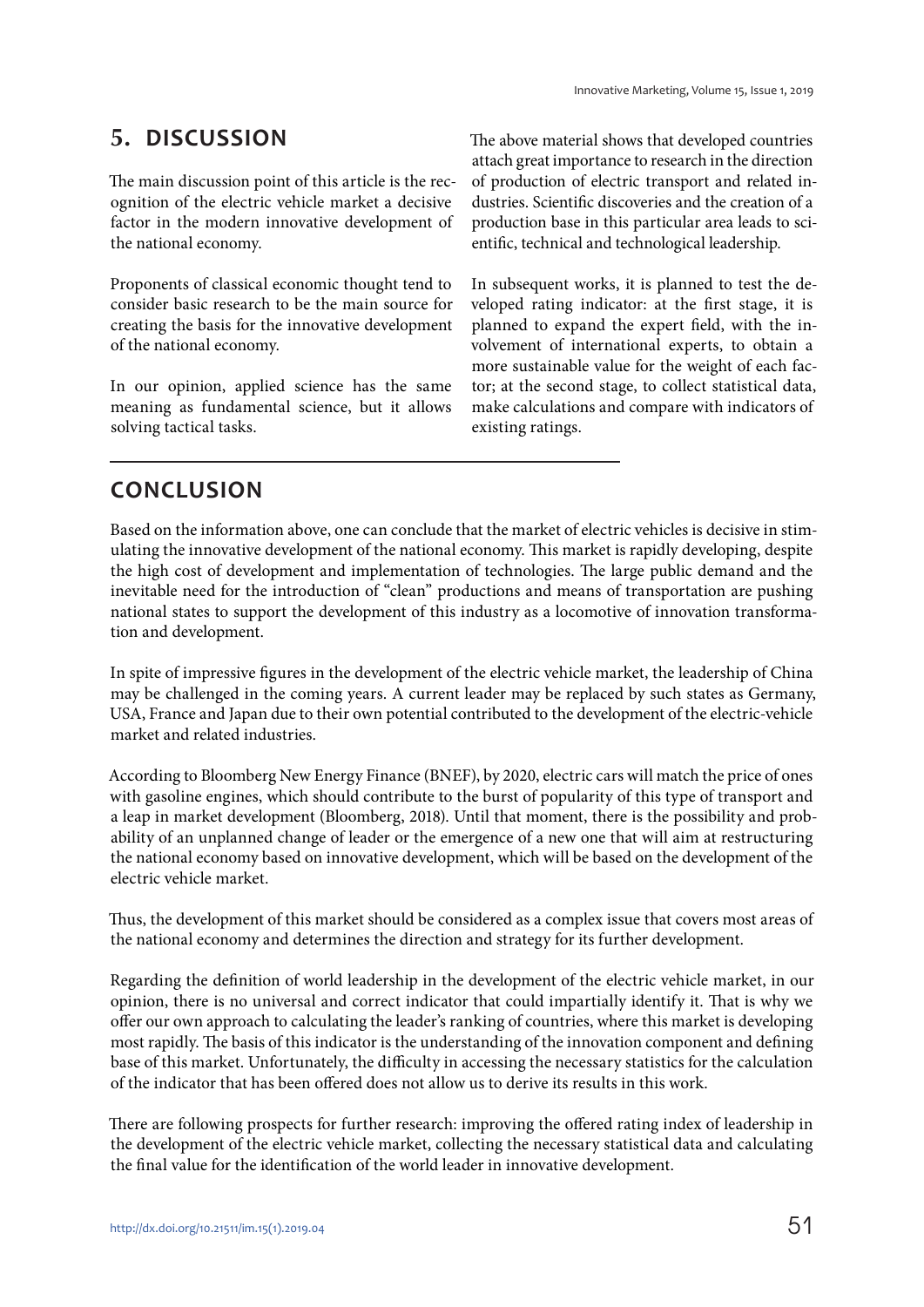### **REFERENCES**

- 1. Blind, K., Petersen, S., & Riilo, C. (2017). The impact of standards and regulation on innovation in uncertain markets. *Research Policy, 46*(1), 249-264. [https://doi.](https://doi.org/10.1016/j.respol.2016.11.003) [org/10.1016/j.respol.2016.11.003](https://doi.org/10.1016/j.respol.2016.11.003)
- 2. [Blomgren,](http://jes.ecsdl.org/search?author1=George+E.+Blomgren&sortspec=date&submit=Submit) G. (2017). The Development and Future of Lithium Ion Batteries. *Journal of The Electrochemical Society, 164*(1). [https://](https://doi.org/10.1149/2.0251701jes) [doi.org/10.1149/2.0251701jes](https://doi.org/10.1149/2.0251701jes)
- 3. Bloomberg NEF Report (2018). *Electric Vehicle Outlook 2018*. Retrieved from [https://about.bnef.](https://about.bnef.com/electric-vehicle-outlook/) [com/electric-vehicle-outlook/](https://about.bnef.com/electric-vehicle-outlook/)
- 4. Edler, J., & Fagerberg, J. (2017). Innovation policy: what, why, and how. *Oxford Review of Economic Policy, 33*(1), 2-23. [https://doi.](https://doi.org/10.1093/oxrep/grx001) [org/10.1093/oxrep/grx001](https://doi.org/10.1093/oxrep/grx001)
- 5. Frydenlund, B. (2015). 2 in 10 cars was an electric vehicle in the first half (in Norwegian). *Norwegian Electric Vehicle Association, 7,* 39-51.
- 6. Gerasymenko, Y. V., Kozlovskyi, S. V., & Kozlovskyi, V. O. (2010). Conceptual grounds for construction of support system for investment decision-making within agroindustrial complex of Ukraine. *Actual Problems of Economics, 5*(107), 263-275. Retrieved from [https://www.researchgate.net/pub](https://www.researchgate.net/publication/294361136_Conceptual_grounds_for_construction_of_support_system_for_investment_decision-making_within_agroindustrial_complex_of_Ukraine)[lication/294361136\\_Conceptu](https://www.researchgate.net/publication/294361136_Conceptual_grounds_for_construction_of_support_system_for_investment_decision-making_within_agroindustrial_complex_of_Ukraine)al\_grounds\_for\_construction\_of [support\\_system\\_for\\_investment\\_](https://www.researchgate.net/publication/294361136_Conceptual_grounds_for_construction_of_support_system_for_investment_decision-making_within_agroindustrial_complex_of_Ukraine) [decision-making\\_within\\_agroin](https://www.researchgate.net/publication/294361136_Conceptual_grounds_for_construction_of_support_system_for_investment_decision-making_within_agroindustrial_complex_of_Ukraine)[dustrial\\_complex\\_of\\_Ukraine](https://www.researchgate.net/publication/294361136_Conceptual_grounds_for_construction_of_support_system_for_investment_decision-making_within_agroindustrial_complex_of_Ukraine)
- 7. Girin, V., & Girin, I. (2017). The modern state of electric transport and its perspectives in Ukraine. *Mining Bulletin, 102,* 21-25.
- 8. Gitelman, L., & Kozhevnikov, M. (2017). Electrification as driver of "smart cities" development. *Economy of the region, 13*(4), 1199-1210. [http://dx.doi.](http://dx.doi.org/10.17059/2017-4-18) [org/10.17059/2017-4-18](http://dx.doi.org/10.17059/2017-4-18)
- 9. Gopalakrishnan, R., Goutam, S., Da Quinta E Costa Neves De Oli L, Timmermans J-M, Omar, N., & Messagie, M Van Mierlo J. (2017). Comprehensive Study on Rechargeable Energy Storage Technologies. *Journal of Elec-*

*trochemical Energy Conversion and Storage, 13*(4). [https://doi.](https://doi.org/10.1115/1.4036000) [org/10.1115/1.4036000](https://doi.org/10.1115/1.4036000)

- 10. Grigoriev, L. (2017). Развитие электромобильного транспорта в России и мире [Razvitie elektromobilnogo transporta v Rossii i mire]. *Energeticheskiy Bulleten, 52*. Retrieved from [http://ac.gov.ru/](http://ac.gov.ru/files/publication/a/14460.pdf) [files/publication/a/14460.pdf](http://ac.gov.ru/files/publication/a/14460.pdf)
- 11. Hattrup-Silberberg, M. (2018). *Ergebnisse des aktuellen Electric Vehicle Index (März 2018)*. McKinsey. Retrieved from [https://www.](https://www.mckinsey.de/branchen/automobil-zulieferer/electric-vehicle-index) [mckinsey.de/branchen/automobil](https://www.mckinsey.de/branchen/automobil-zulieferer/electric-vehicle-index)[zulieferer/electric-vehicle-index](https://www.mckinsey.de/branchen/automobil-zulieferer/electric-vehicle-index)
- 12. Heyets, V. (2015). *Від квазіринку до ринку та інвестиційного зростання [Vid kvazirynku do rynku ta investytsiinoho zrostannia]*. Retrieved from [https://dt.ua/mac](https://dt.ua/macrolevel/vid-kvazirinku-do-rinku-ta-investiciynogo-zrostannya-_.html)[rolevel/vid-kvazirinku-do-rinku](https://dt.ua/macrolevel/vid-kvazirinku-do-rinku-ta-investiciynogo-zrostannya-_.html)[ta-investiciynogo-zrostannya-\\_.](https://dt.ua/macrolevel/vid-kvazirinku-do-rinku-ta-investiciynogo-zrostannya-_.html) [html](https://dt.ua/macrolevel/vid-kvazirinku-do-rinku-ta-investiciynogo-zrostannya-_.html)
- 13. INSIDEEVs (2018). *Top 10 Countries In The Global EV Revolution: 2017 Edition*. Retrieved from [https://insideevs.com/](https://insideevs.com/top-10-countries-global-ev-revolution-2017-edition/) [top-10-countries-global-ev-revo](https://insideevs.com/top-10-countries-global-ev-revolution-2017-edition/)[lution-2017-edition/](https://insideevs.com/top-10-countries-global-ev-revolution-2017-edition/) (accessed on March 12, 2018).
- 14. Jaffe, A., Lerner, J., & Stern, S. (2005). Innovation Policy and the Economy. *National Bureau of Economic Research*. Cambridge, Massachusetts: the MIT Press, 5, 272 p.
- 15. Koziuk, V., Dluhopolskyi, O., Hayda, Y., & Shymanska, O. (2018). Typology of welfare states: quality criteri a for governance and ecology. *Problems and Perspectives in Management, 16*(4), 235-245. [https://doi.org/10.21511/](https://doi.org/10.21511/ppm.16(4).2018.20) [ppm.16\(4\).2018.20](https://doi.org/10.21511/ppm.16(4).2018.20)
- 16. KPMG (2018). *The Changing Landscape of Disruptive Technologies*. Retrieved from [https://assets.](https://assets.kpmg.com/content/dam/kpmg/ua/pdf/2018/04/tech-hubs-forging-new-paths.pdf) [kpmg.com/content/dam/kpmg/](https://assets.kpmg.com/content/dam/kpmg/ua/pdf/2018/04/tech-hubs-forging-new-paths.pdf) [ua/pdf/2018/04/tech-hubs-forg](https://assets.kpmg.com/content/dam/kpmg/ua/pdf/2018/04/tech-hubs-forging-new-paths.pdf)[ing-new-paths.pdf](https://assets.kpmg.com/content/dam/kpmg/ua/pdf/2018/04/tech-hubs-forging-new-paths.pdf)
- 17. Lazard's latest annual Levelized Cost of Energy Analysis (LCOE 11.0), NOV 2017. Retrieved from [https://www.lazard.com/](https://www.lazard.com/perspective/levelized-cost-of-energy-2017/)

[perspective/levelized-cost-of](https://www.lazard.com/perspective/levelized-cost-of-energy-2017/)[energy-2017/](https://www.lazard.com/perspective/levelized-cost-of-energy-2017/)

- 18. Li, S., Tong, L., Xing, J., & Zhou, Y. (2016). The Market for Electric Vehicles. *Indirect Network Effects and Policy Design.* [http://dx.doi.](http://dx.doi.org/10.2139/ssrn.2515037) [org/10.2139/ssrn.2515037](http://dx.doi.org/10.2139/ssrn.2515037)
- 19. Makaryan, I., Efimov, O., & Gusev, A. (2013). State-of-market and perspectives on development of litium-ion batteries. *International Scientific Journal for Alternative Energy and Ecology, 06/1*(127), 100-115. Retrieved from [https://](https://www.researchgate.net/publication/301748111_STATE-OF-MARKET_AND_PERSPECTIVES_ON_DEVELOPMENT_OF_LITIUM-ION_BATTERIES) [www.researchgate.net/publica](https://www.researchgate.net/publication/301748111_STATE-OF-MARKET_AND_PERSPECTIVES_ON_DEVELOPMENT_OF_LITIUM-ION_BATTERIES)[tion/301748111\\_STATE-OF-](https://www.researchgate.net/publication/301748111_STATE-OF-MARKET_AND_PERSPECTIVES_ON_DEVELOPMENT_OF_LITIUM-ION_BATTERIES)[MARKET\\_AND\\_PERSPEC-](https://www.researchgate.net/publication/301748111_STATE-OF-MARKET_AND_PERSPECTIVES_ON_DEVELOPMENT_OF_LITIUM-ION_BATTERIES)[TIVES\\_ON\\_DEVELOPMENT\\_](https://www.researchgate.net/publication/301748111_STATE-OF-MARKET_AND_PERSPECTIVES_ON_DEVELOPMENT_OF_LITIUM-ION_BATTERIES) [OF\\_LITIUM-ION\\_BATTERIES](https://www.researchgate.net/publication/301748111_STATE-OF-MARKET_AND_PERSPECTIVES_ON_DEVELOPMENT_OF_LITIUM-ION_BATTERIES)
- 20. Matulova, P., Stemberkova, R., Zdralek, P., Maresova, Р., & Kuca, К. (2015). Innovation Vouchers as a Segment of Regional Innovation Strategy. *Procedia Economics and Finance, 26,* 842-848. [https://doi.org/10.1016/S2212-](https://doi.org/10.1016/S2212-5671(15)00891-6) [5671\(15\)00891-6](https://doi.org/10.1016/S2212-5671(15)00891-6)
- 21. McKinsey & Company (2017). Electrifying insights: How automakers can drive electrified vehicle sales and profitability.
- 22. Melnyk, L. (2016). Instruments and key factors of sustainable ("green") economy formation. *Actual Problems of Economics, 4*(178), 30-36. Retrieved from [https://](https://www.researchgate.net/publication/303139192_Instruments_and_key_factors_of_sustainable_green_economy_formation) [www.researchgate.net/publica](https://www.researchgate.net/publication/303139192_Instruments_and_key_factors_of_sustainable_green_economy_formation)[tion/303139192\\_Instruments\\_](https://www.researchgate.net/publication/303139192_Instruments_and_key_factors_of_sustainable_green_economy_formation) and key factors of sustainable [green\\_economy\\_formation](https://www.researchgate.net/publication/303139192_Instruments_and_key_factors_of_sustainable_green_economy_formation)
- 23. Peters, J., Baumann, M., Zimmermann, B., Braun, J., & Weil, M. (2017). The environmental impact of Li-Ion batteries and the role of key parameters. *Renewable and Sustainable Energy Reviews, 67,* 491-506. [https://doi.org/10.1016/j.](https://doi.org/10.1016/j.rser.2016.08.039) [rser.2016.08.039](https://doi.org/10.1016/j.rser.2016.08.039)
- 24. Sabinich, A. (2018). Market research of electric vehicles in Ukraine and in the world. Retrieved from [https://rio.jrc.](https://rio.jrc.ec.europa.eu/en/file/9083/download?token=LCOIWLRJ) [ec.europa.eu/en/file/9083/](https://rio.jrc.ec.europa.eu/en/file/9083/download?token=LCOIWLRJ) [download?token=LCOIWLRJ](https://rio.jrc.ec.europa.eu/en/file/9083/download?token=LCOIWLRJ)